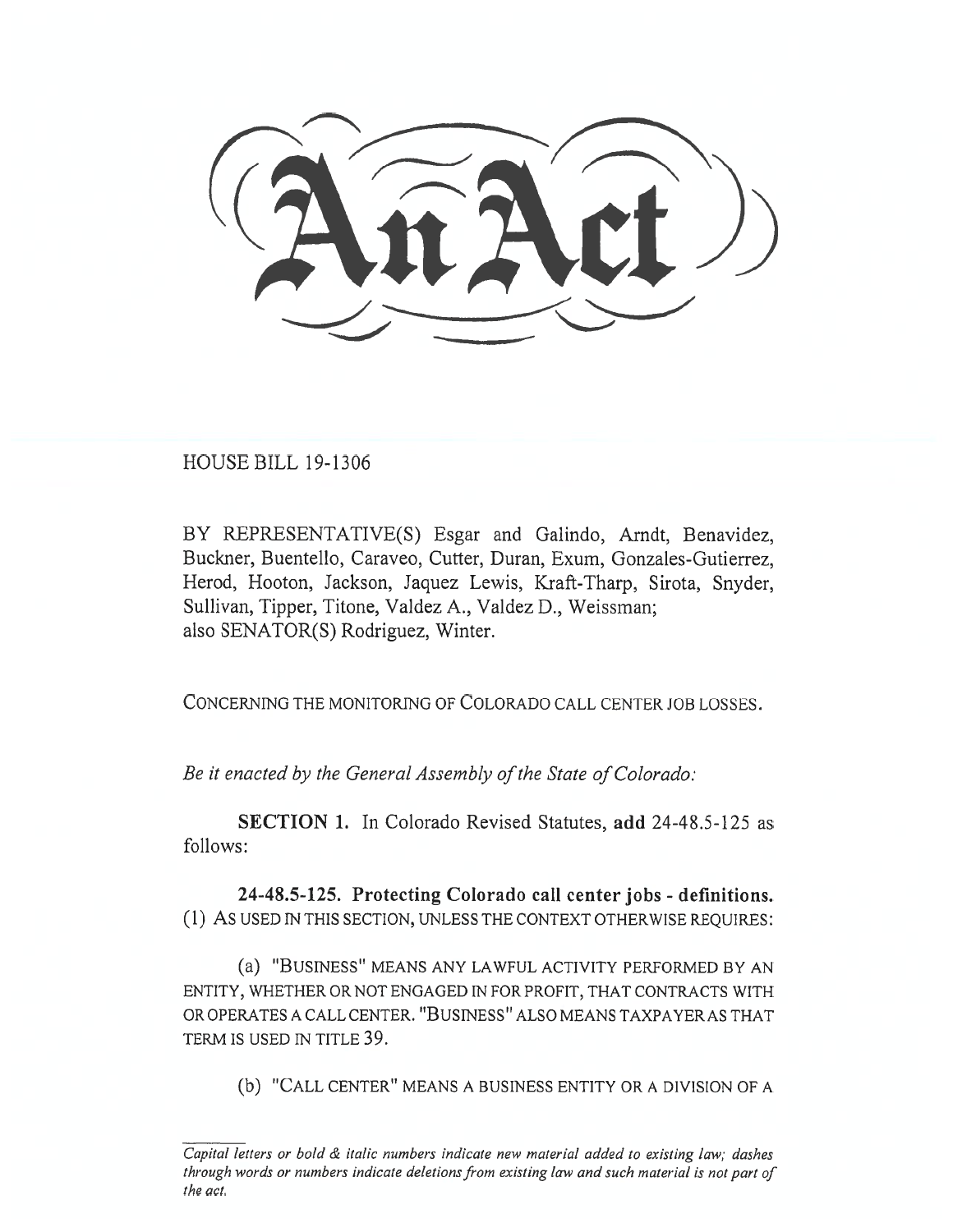BUSINESS ENTITY WHOSE PRIMARY PURPOSE INCLUDES INITIATING OR RECEIVING TELEPHONE COMMUNICATIONS ON BEHALF OF A PERSON FOR THE PURPOSE OF INITIATING SALES, INCLUDING MAKING A TELEPHONE SOLICITATION, OR PROVIDING OR RECEIVING INFORMATION IN CONNECTION WITH THE PROVISION OF SERVICES, AND THAT HAS:

(I) AT LEAST FIFTY CUSTOMER SERVICE EMPLOYEES LOCATED IN THE STATE, NOT INCLUDING CUSTOMER SERVICE EMPLOYEES WHO WORK LESS THAN TWENTY HOURS PER WEEK; OR

(II) AT LEAST FIFTY CUSTOMER SERVICE EMPLOYEES LOCATED IN THE STATE WHO, IN THE AGGREGATE, WORK A TOTAL OF AT LEAST ONE THOUSAND FIVE HUNDRED HOURS PER WEEK.

(c) "CUSTOMER SERVICE EMPLOYEE" MEANS A PERSON EMPLOYED BY OR WORKING ON BEHALF OF A CALL CENTER.

(d) "DEPARTMENT" MEANS THE DEPARTMENT OF LABOR AND EMPLOYMENT.

(2) THE DEPARTMENT SHALL ANNUALLY INCLUDE AS PART OF ITS PRESENTATION TO ITS COMMITTEE OF REFERENCE AT A HEARING HELD PURSUANT TO SECTION 2-7-203 (2)(a) OF THE "STATE MEASUREMENT FOR ACCOUNTABLE, RESPONSIVE, AND TRANSPARENT (SMART) GOVERNMENT ACT", DATA THAT IT CURRENTLY COLLECTS REGARDING THE CALL CENTER WORK FORCE, INCLUDING TRACKING CALL CENTER JOBS AND WAGE ANALYSIS OF CUSTOMER SERVICE EMPLOYEES.

**SECTION 2. Act subject to petition - effective date.** This act takes effect at 12:01 a.m. on the day following the expiration of the ninety-day period after final adjournment of the general assembly (August 2, 2019, if adjournment sine die is on May 3, 2019); except that, if a referendum petition is filed pursuant to section 1 (3) of article V of the state constitution against this act or an item, section, or part of this act within such period, then the act, item, section, or part will not take effect unless